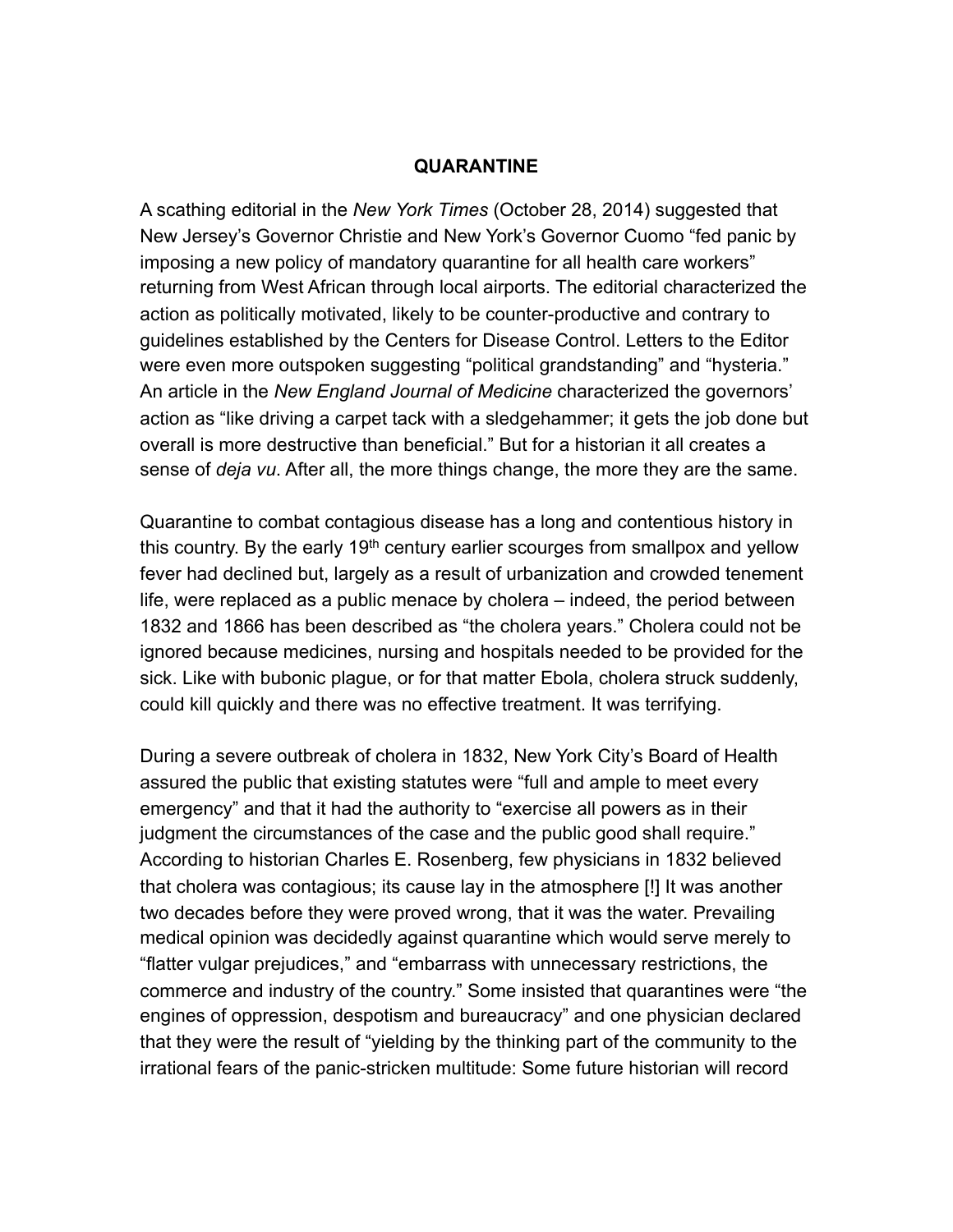our folly and credulity in the same chapter of events as Salem witchcraft, divining rods, and animal magnetism."

But for government not to have enforced quarantines would have been political suicide and, despite the scorn of the medical establishment, a quarantine was established for coastal cities, lake ports and river towns. This strained local budgets for towns which sometimes had to provide for hundreds of quarantined immigrants. And when it became evident that quarantine was ineffective as a preventative, cholera "hospitals" were established for the impoverished sick and because suitable facilities were non-existent, taverns, churches and public schools were pressed into service; to be sure, some argued that the "respectable" poor could be safely treated in their homes rather than in these "slaughterhouses." Nurses were almost impossible to find – it was dirty, dangerous work and, according to one observer, offers of exorbitant salaries attracted only "mercenaries who appear to possess as little sympathy or humanity as the walls."

Newark historian Stuart Galishoff noted that at the outset some believed that the cause was "Divine Judgment" and the Governor ordered a day of fasting and prayer. A local newspaper reassured its readers that 90% of fatalities were those whose "constitutions had previously been injured by intemperate habits." But it soon became apparent that even the man of "regular habits" could be cut down while "the sot that wallowed in the mire of intoxication" often escaped. Immigrants were scapegoated and those who could afford to fled the city. When the last outbreak of cholera in Newark occurred in June, 1866, sanitary cordons were erected around the stricken, homes were vacated and bedding, clothing and personal effects disinfected or destroyed. Only twenty cases developed, and the Board of Health was credited with having prevented an epidemic.

Cholera outbreaks notwithstanding, New Jersey historian David L. Cowen noted that quarantine of incoming ships as a public health device embroiled New Jersey and New York in a series of disputes through much of the last half of the 19<sup>th</sup> century. Dr. Ezra M. Hunt, the chairman of New Jersey's Sanitary Commission which advised the Governor and the general public, insisted that moral suasion was ineffective, that only "the strong arm of the law" could properly "turn out, clean out and purify and disinfect, and, if need be, quarantine." During the 1860's and 1870, application of quarantine measures for sick persons frequently involved disputes between sanitarians, who were concerned with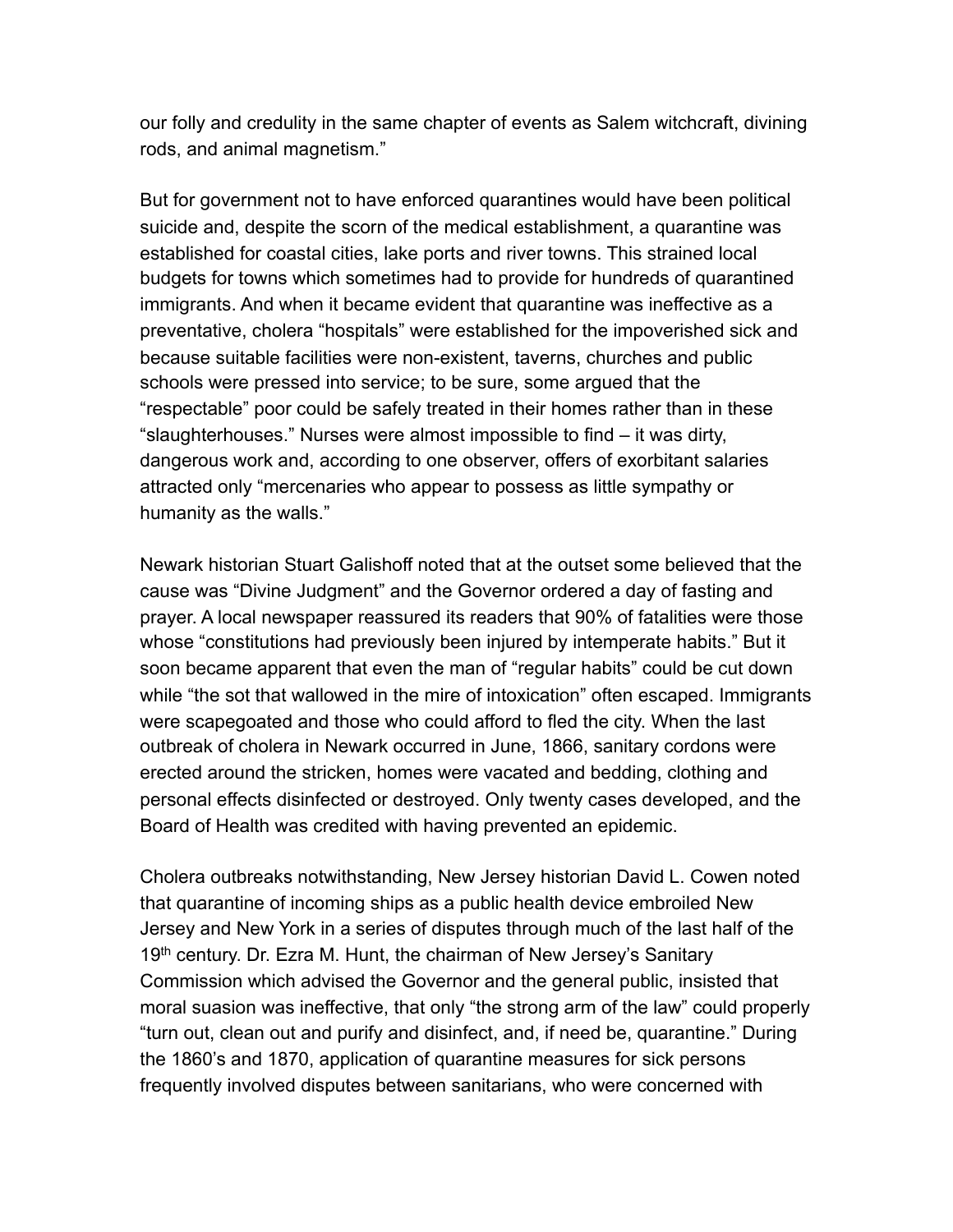clean air, water purification and sewage removal, and "anti-contagionists" who argued that once disease had arrived, quarantine was too late.

The germ theory of disease changed much of this and starting with Newark's Sanitary Code of 1888 physicians were requested to report contagious diseases to the Board of Health which could require isolation of the patient if they thought it necessary. At the end of the century the nurse attending patients in the isolation ward of the Orange Memorial Hospital was not permitted to write letters and could read only such books as could later be burned. The Morristown Board of Health issued a circular which required that any child under 16 years of age who came into town (unless just passing through) was to be placed under quarantine for at least two weeks and inspectors were to go through town daily to seek new arrivals.

As described in Howard Markel's book *Quarantine*, when cholera raged again in New York City in 1892, the Health Department issued frequent bulletins to allay the public's fear. Newspapers and magazines devoted entire issues to covering the epidemic but the arrival of horse-drawn ambulances, with teams of physicians, sanitary inspectors and policemen, at any home where there was a suspicious case of diarrhea was disconcerting. By the 1890's most physicians understood that cholera was caused by a water-born bacterium, but the popular perception of the disease as rapidly spreading and a certain agent of death persisted.

The eminent bacteriologist William Henry Welch of Johns Hopkins was consulted by the chief of New York's quarantine station William T. Jenkins. Welch, who strongly opposed quarantine and enforced isolation of immigrants, advised the local authorities to cooperate with federal guidelines, but although Jenkins publicly insisted that he was following the consultant's advice, he did the exact opposite. This so enraged Dr. Welch that he described this treachery as "a spectacle of inhumanity without parallel in civilized lands in modern times." One Senator who favored restricting immigration argued that "permitting steamships to enter our ports would overtax all resources and distress our whole people, even if it does not widely break into our borders and ravage our homes. If we allow immigration we are largely at the mercy of foreigners. If we suspend it our lives are in our own hands. In suspension [of immigration] alone is there any certainty of safety."